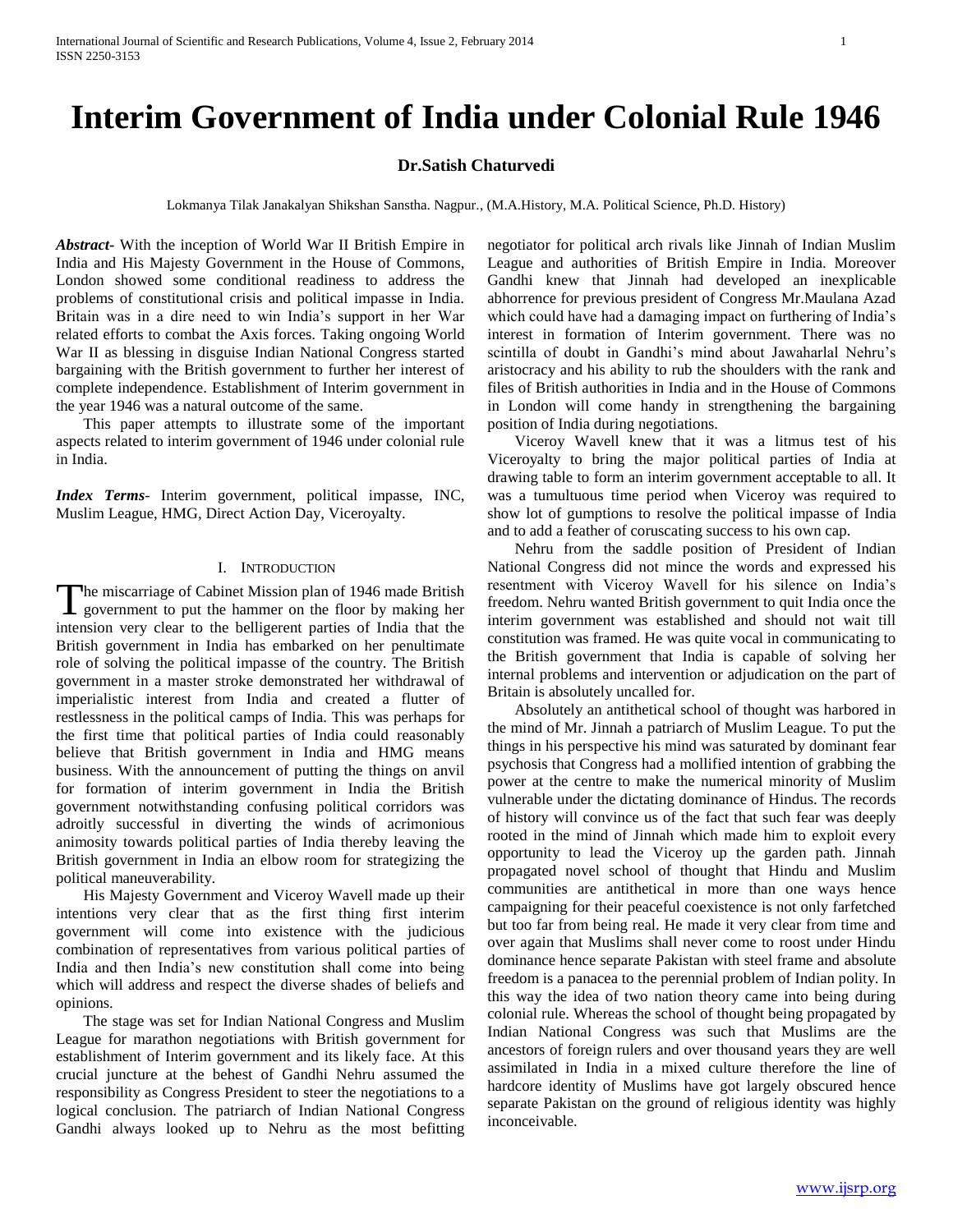The philosophical battle between INC and Muslim League hinged upon the type of interim government. Congress was not ready for parity with Muslim at the centre and it was yearning for strong centre whereas Muslim League under the leadership of Jinnah was battling for more and more devolution of power with weak government at the centre. Muslim League was too cautious as it did not want to give the cudgels of country's governance into the hands of Congress for obvious fear of ruthless dominance of Hindus over vulnerable Muslims. Jinnah had a unique temperamental problem with Jawaharlal Nehru. He would never accept Jawaharlal as his senior. He had an inexplicable animosity and idiopathic hate for Jawaharlal Nehru.

 Wavell brought all his genre of conflict resolution to the table. In a fresh bid, he took an initiative for the formation of a popular government with the approval of the British Cabinet. Wavell gave identical letters to Jawaharlal and Jinnah on July 22 inviting them to form a Coalition Government of 14 members. The fourteen members consisted of six members including one representative from Schedule Caste to be nominated by Congress, five members to be nominated by Muslim League and three representatives of the minorities by Viceroy. Both the political parties found the proposal as incommodious and summarily rejected the offer. In a nutshell, the negotiations were destined to be marred inexorably by abysmal failure.

 Over a period of time quaid e azam Jinnah woke up to a dark reality that his leading the Viceroy up the garden path yielding him no positive result. On July 27, 1946 during the meet of All-India Muslim League in Bombay Jinnah announced his categorical rejection to all constitutional methods and insinuated violent measures to further his interest of separate Pakistan even at the cost of bloodshed. With such a bold and daring announcement Jinnah broke all his ties with constitutional ways and means. British government who used to sing the praise of Jinnah for being cooperator to British government got a master stroke of enmity from Jinnah.

 Disenchanted Muslim League on this day passed two historic resolutions which proved to be a nemesis for ongoing indefatigable struggle to bring about conciliation between the two political parties. A black day in the course of political negotiations which were aimed at making British Government quit India gracefully was desecrated in these two resolutions of the League: The first was withdrawing its acceptance of 16 May statement and reaffirming its demand for Pakistan and the second on Direct Action to enforce the demand. Jinnah appealed the top layers of Muslims to renounce the titles conferred upon them by the British Government. Now Jinnah had nailed his colors to the mast.

 The rack and ruin caused by the great Calcutta killings as a result of Direct Action Day shook the British Government in India**.** The activists of Muslim League literally painted the town red by a large scale bloody violence. The situation was tantamount to a Civil War. The Britain's efforts to salvage its brand image by maintaining peace in India had received a severe jolt. Wavell by now understood that the strategy of 'to rob Peter to pay Paul' would not do wonder any more.

 At this stage once again the fallacy of British authorities got exposed. They failed to sense the suppressed inferno in the minds of people belonging to the separate communities. It was an abysmal and embarrassing failure of British Imperialists that they were so weak or naïve to read the psychology of the people and possibility of catastrophe.

 Britain may have enjoyed her imperialism over one third of the world yet the essence of Asia was far different than her developed subjects like New Zealand, Canada or Ireland. Britain miserably failed to study the society and culture of India. The whole world salutes Mahatma Gandhi for his immaculate leadership qualities. Gandhi was a leader of the same comrade yet he led such an exemplary ascetic life with unflinching faith on non-violence that he did not leave any scope for inferno to take birth in the minds of the people against anybody. The smart thinking management on the part of British authorities seemed to have eclipsed.

 It was a time for Congress to get all formalities done for investiture ceremony so as to enter the Interim Government. The road to freedom was already carved. It was a sigh of relief for the people of India. Scintillates of mass murders committed during Direct Action Day were permanently ascribed to nation's rich ethos. In that background formation of Interim Government by Congress was like a godsend.

 The members of Interim Government were perched on unknown territory of country's governance as the newly formed Interim Government would begin functioning from September 2, 1946.

Though Gandhi appeared to be invisible on the radar, he played a crucial and vital role in guiding the players of Congress who used to be party in negotiations with Jinnah and British authorities in India and London. He was quite adroit in adopting rigid and flexible stand at appropriate times. The greatest asset of Gandhi was that he never demonstrated irrational exuberance as well as frustration at any point in time during the course of his political currency. He did never step on the gas paddle when the road ahead was foggy as he knew that was a sure way to get killed. He had uncanny knack to take himself on and off the radar of Indian polity so as to achieve the best purpose in the interest of the nation.

 Jawaharlal Nehru must have felt the handicapped nature of lamed government. He must have felt the absence of charm of governing as the country was still reeling under the pool of blood bath. Muslim League's loose walk entry into interim government and absence from executive assembly had carved out a functional stigma. The pessimistic sense of glass half empty was still playing havoc in the minds of Wavell as without Muslim League into the popular government, every day would be a futile one. As a natural sequence, opinion was built up to allow assembly to meet even in absentia of Muslim League.

 In the meantime, Jinnah had a sick feeling of being in a sinister isolation. Though he was a leader of minority Muslims, all eyes were set on him. The Congress being at the helm of the affair made Jinnah restless. He feared the shock of crisis credibility from his own community. Ultimately Jinnah joined the interim government with a clear message to the community for whom he was a knight in the armor that he joined Interim Government not to rub shoulder with his die hard opponent Jawaharlal Nehru but to offer him even more opposition from within the government. From such attitude of Jinnah one thing was more than clear that he had no feelings towards sacrosanct government. He had one point agenda which he carried on his back all through his life and that was of surgical amputation of